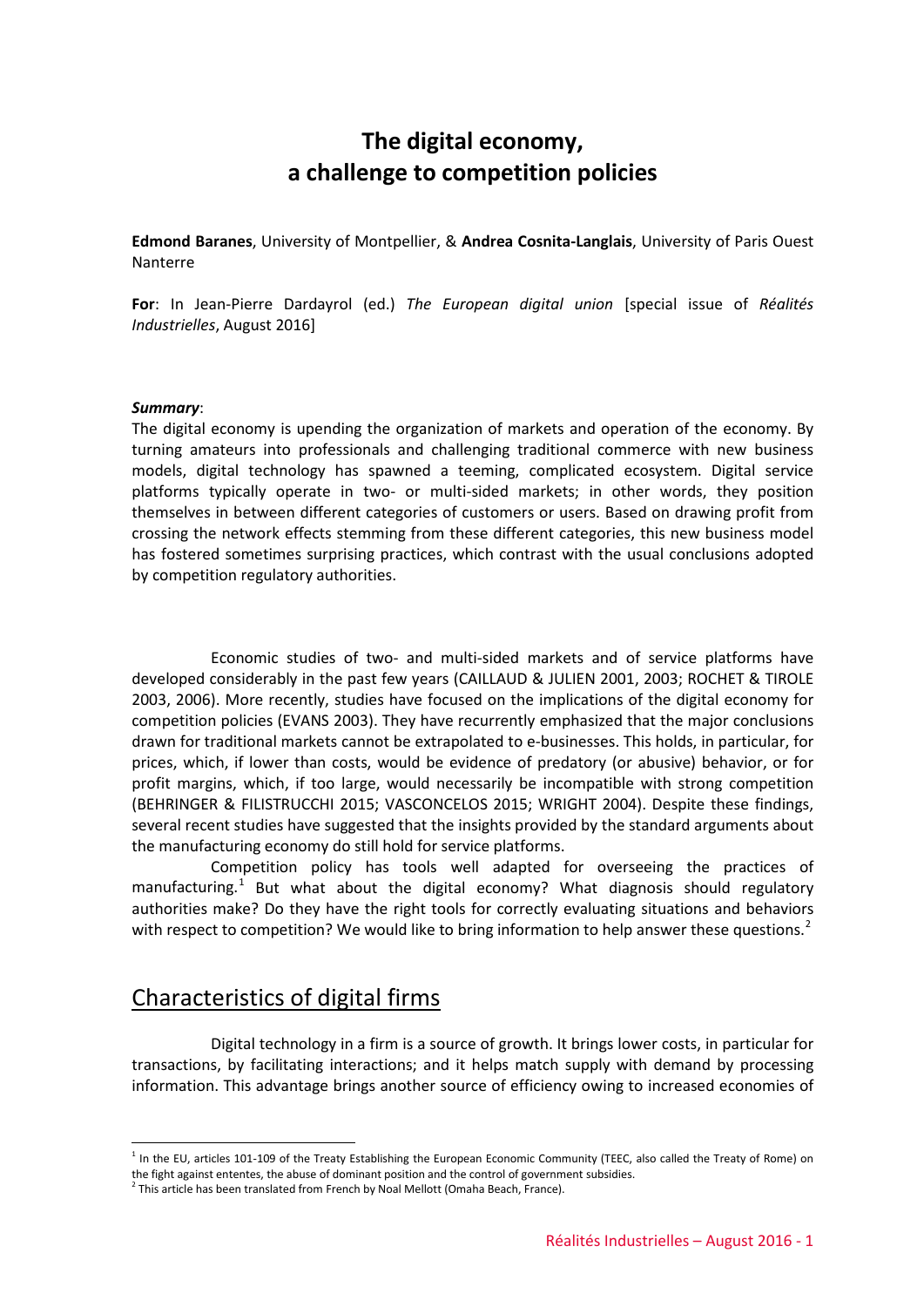scale or higher productivity: the more customers a company has, the more capable it is of offering them a service of better quality at the same price.

These effects set off a virtuous circle, since gaining new customers improves, in turn, the quality to be offered, and so forth… This comes from the fact that the perceived quality of a service depends directly on the number of users; whence a network effect. Although this phenomenon already exists in the traditional economy, digital firms draw more profit from it by bringing into relation two or even several types of users via two- or multisided platforms. This is not a direct network effect, whereby each user benefits from the presence of others, but an indirect network effect, whereby different categories of customers (or rather of buyers and sellers) are brought together via the platform. Each category thus benefits from the categories of customers/users present on the other "side" of the market. This generates crossed externalities since at least one side of the market is normally a positive externality for the other(s). There are many examples: newspaper readers attract advertising, cybernauts attract advertisers, etc.

The reality of these crossed (or cross-sided) externalities underlies the business model adopted by service platforms: the side of the market generating the externality is subsidized by offering services at a very low price or for free, so as to consolidate a sizeable customer base and exert a strong attraction on the other side of the market.

The digital economy thus has two noticeable characteristics relevant to competition. First of all, on one side of the market, extremely low prices are set that arouse a strong suspicion of predatory behavior. Only an examination of prices on all the markets (or sides of the market) can clear up this suspicion. The second characteristic is the tendency toward a concentration of markets and the creation of dominant positions, reinforced by economies of scale and direct network effects and driven by the necessity to form a sizeable user base (EVANS & SCHMALENSEE 2007).

In the following pages, we shall describe the most significant insights gleaned from studies of how firms coordinate their actions, in particular through horizontal and vertical concentrations and unlawful agreements.

#### Horizontal concentrations

 $\overline{a}$ 

Horizontal mergers between companies competing in a single market normally reinforce the firm's market position, this being reflected in higher prices, unless savings on costs happen to occur and act as a countervailing force (FARREL & SHAPIRO 1990). Ultimately, this market concentration does not necessarily harm consumers. The duty of competition regulators is to authorize such a concentration only if it improves (or at the very least leaves unchanged) the consumer's well-being.<sup>[3](#page-1-0)</sup> In the case of digital service platforms however, another process is at work. A platform enables its users to benefit from the crossed externality between the two (or more) sides of the market. A horizontal merger thus gives users access to a larger base and, too, increases the possibility of interactions for each category of users.

By thus creating value, a horizontal merger of platforms can generate a gain of utility superior to the potential loss eventually ensuing from price hikes for access to the services offered. From this strict point of view, such a merger should not be forbidden (EVANS 2003), since it will probably not lead to higher prices. It might be in the merged platform's interest to retrieve internally the externalities generated by the crossed network effect; it could do so by significantly lowering prices and thus exerting a stronger attraction on users (CHANDRA & COLLARD-WEXLER 2009).

<span id="page-1-0"></span> $3$  See, for example, Council Regulation (EC) N° 139/2004 of 20 January 2004 on the control of concentrations between undertakings (the EC Merger Regulation). Available at:

http://eur-lex.europa.eu/legal-content/AUTO/?uri=CELEX:32004R0139&qid=1478450656241&rid=5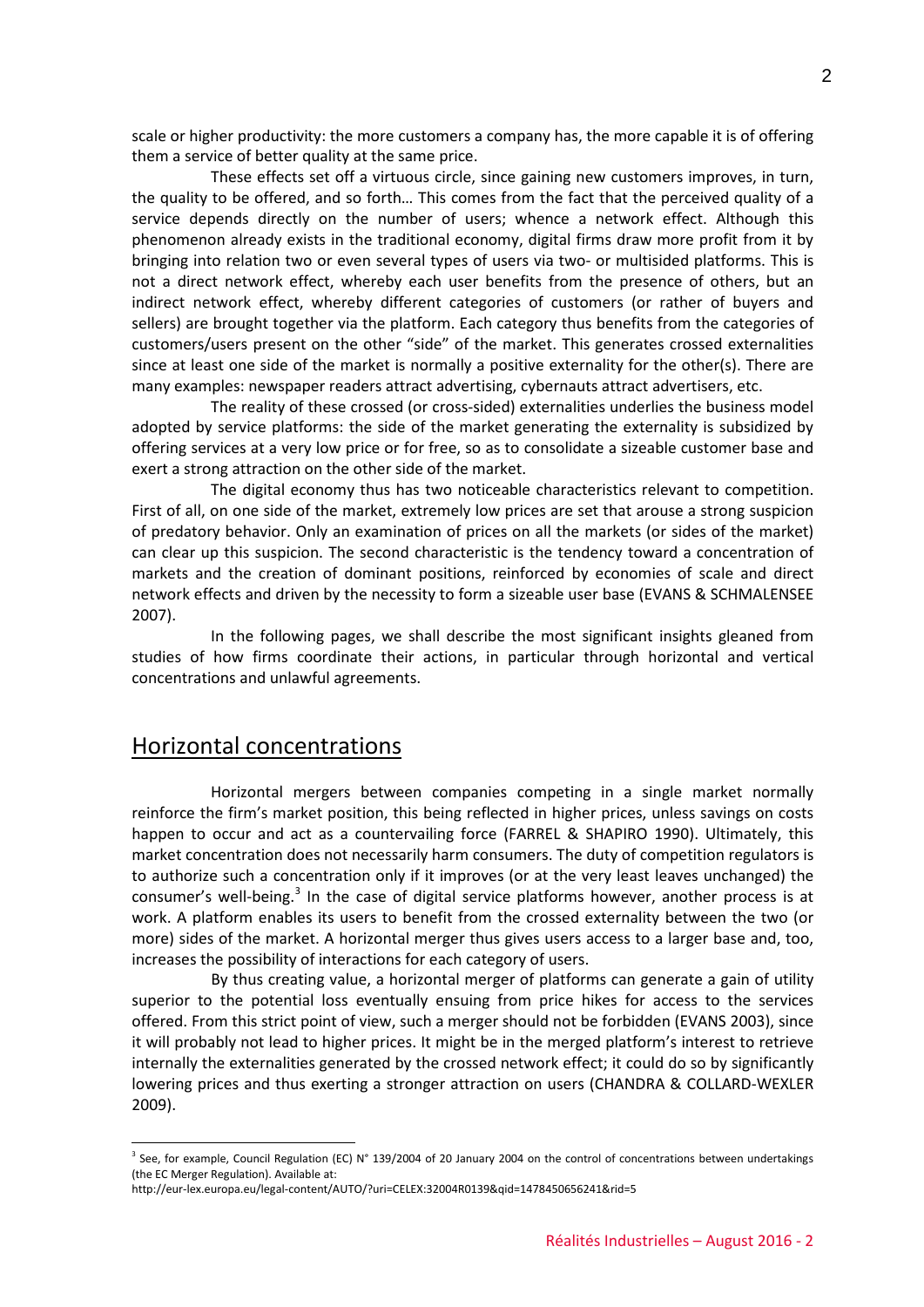By, however, taking into account the differences between the services offered and the presence in the market of platforms other than the ones being merged, we can hone the analysis to conclude that only mergers between highly substitutable platforms are likely to lead to higher prices (BARANES et *al.* 2014). This suggests that the same rules should hold for regulating horizontal concentrations of digital platforms as are normally applied to traditional markets.

#### Vertical mergers

In the case of vertical concentrations — mergers between firms in various stages along the value chain — competition regulators must evaluate the risk of abusive practices, which could eventually expel rival firms from the market upstream or downstream in the chain. How, then, to take into account the aforementioned crossed externalities, which characterize digital platforms, when analyzing the incentives and the capacity for vertical mergers to push competing platforms out of the market?

Traditionally, competition regulators adopt the general idea that a vertical merger softens competition downstream with a risk of higher prices for supplies upstream in the production process — whence the risk of chasing rivals out of the market (ORDOVER *et al.* 1990; CHEN 2001). Taking into account the two-sides of platforms forces us, however, to shade this opinion. Owing to crossed externalities in a vertical merger between a platform and its supplier, the merger might be profitable to rival, unintegrated platforms. Following the merger, prices are rising upstream in the chain of production, but crossed externalities might modify the nature of competition between rival platforms and cause higher prices downstream too (POUYET & TRÉGOUËT 2016). As a consequence, there might be a lesser risk of rivals being expelled from the market and thus a lesser need for competition regulators to become involved in controlling such concentrations. This insight has strong implications for the analysis of vertical price-fixing.

According to a study (KIND *et al*. 2016) of relations between television companies and content distributors (cable operators), the setting of prices directly by platforms allows for gains to users even though it resembles resale price maintenance (RPM), a practice still unlawful under EU competition law.<sup>[4](#page-2-0)</sup> In general, the diagnosis made by competition regulators about restricting vertical mergers of digital platforms should increasingly stand back from the usual conclusions drawn for traditional markets. This runs contrary to the conclusion drawn about horizontal concentrations (mergers or unlawful agreements).

## Price-fixing agreements

The economic analysis of the factors that incite platforms to enter into price-fixing agreements is still very limited. Collusion between platforms would necessitate simultaneous price-fixing on both sides of the market. This would strongly impair the colluding firms' ability to implement it and sustain the agreement. A recent study<sup>[5](#page-2-1)</sup> has confirmed this insight, initially formulated by Evans and Schmalensee (2007).

A few empirical studies have tried to test how easy or difficult it is to sustain collusion in two-sided markets. According to a study on Italian newspapers (ARGENTESI & FILISTRUCCHI 2007), it was easy to fix prices on the side of the market turned toward readers; but it was much harder for dailies to simultaneously coordinate their actions on the advertising market, where rates were normally negotiated and frequently subject to rebates.

 $\overline{a}$  $4$  Article 102 of the TEEC.

<span id="page-2-1"></span><span id="page-2-0"></span><sup>&</sup>lt;sup>5</sup> Ruhmer (2011) has corroborated the negative impact of crossed externalities between the two sides of the market on the ability of firms to sustain price collusion.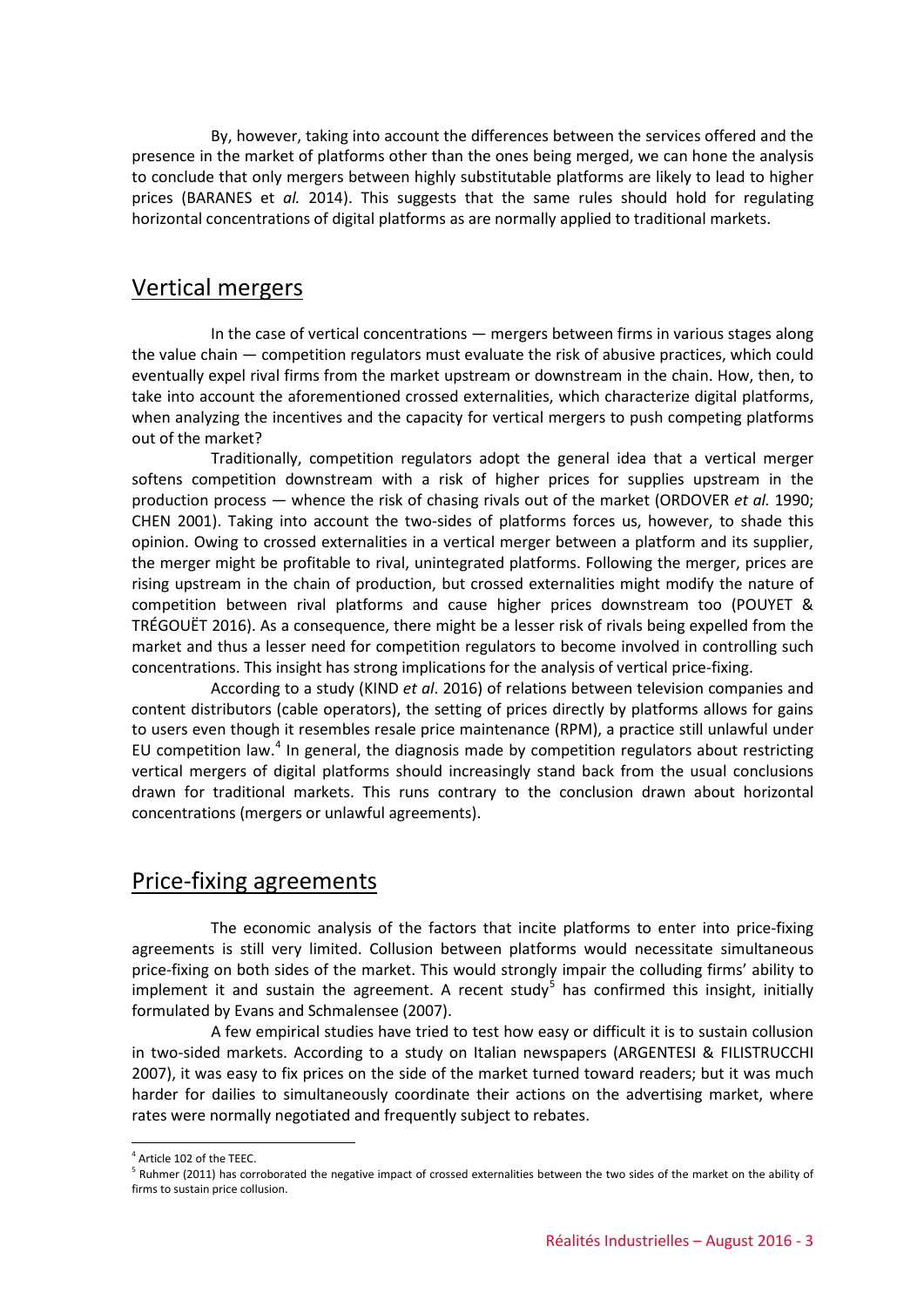Taking under consideration specific points inherent in competition between platforms could lead to questions about the status to be granted to businesses in the media industry. It has been proven that collusion on the sale price of newspapers and on advertising rates bears the risk of uniformizing contents (ANTONIELLI & FILISTRUCCHI 2012), a finding brought to light by studying the "joint operating agreements" under antitrust legislation in the United States, which allows newspaper companies to coordinate their prices under certain circumstances.

### What recommendations for adapting competition policies?

Although competition regulators have the tools necessary for dealing with digital firms' anticompetitive practices and with structural changes due to multisided markets, some of their arguments and tools should be adapted specifically to the digital economy. For example, it might be more complicated to identify and define "relevant" markets in cases of mergers or of abusive practices, since, by definition, digital platforms hook up at least two different categories of users.<sup>[6](#page-3-0)</sup> But that does not at all mean there is no need for competition regulators to formulate a definition (or even adapt the current one)<sup>[7](#page-3-1)</sup> of the damage to competition. This would help us understand and anticipate how platforms' practices affect competition.

Given, however, the wide room of maneuver that digital firms have for continually reshifting the bounds of existing markets, or even creating new ones, competition regulators should concentrate, above all, on business models. Their aim should be to identify the competitors who are likely to challenge a dominant position not by proposing alternative goods and services but by vying with the dominant business model. This approach would pay more attention to the ability of digital firms to maintain, through innovations, strong competitive pressure in the marketplace. From this perspective, the collection and possession of big data are factors to be meticulously examined when applying competition policies (AUTORITÉ DE LA CONCURRENCE & BUNDESKARTELLAMT 2016).

#### References

 $\overline{a}$ 

AFFELDT (P.), FILISTRUCCHI (L.) & KLEIN (T.H.), "Upward pricing pressure in a two-sided market", *Economic Journal*, 123, pp. 505-523, 2013.

ANTONIELLI (M.) & FILISTRUCCHI (L.), "Collusion and the political differentiation of newspapers", *NET Institute Working Paper*, n°2011-26, 2012.

ARGENTESI (E.) & FILISTRUCCHI (L.), "Estimating market power in a two-sided market: The case of newspapers", *Journal of Applied Econometrics*, 22(7), pp. 1247-1266, 2007.

AUTORITÉ DE LA CONCURRENCE & BUNDESKARTELLAMT (2016), *Competition Law and Data*, May 2016.

BARANES (E.), CORTADE (T.) & COSNITA-LANGLAIS (A.), "Merger control on two-sided markets: Is there need for an efficiency defense?", *NET Institute Working Paper*, 2014-12, 2014.

BEHRINGER (S.) & FILISTRUCCHI (L.), "Areeda-Turner in two-sided markets", *Review of Industrial Organization*, 46(3), pp. 287-306, 2015.

<span id="page-3-0"></span><sup>&</sup>lt;sup>6</sup> See Filistrucchi et *al.* (2014) on the Google/DoubleClick merger (Case COMP/M.4731).

<span id="page-3-1"></span><sup>&</sup>lt;sup>7</sup> Affeldt *et al.* (2013) have explained how to modify the "upward price pressure method" so as to anticipate the direction of price variations following a horizontal merger, in cases of concentration involving two-sided platforms. See, too, Boffa & Filistrucchi (2014).